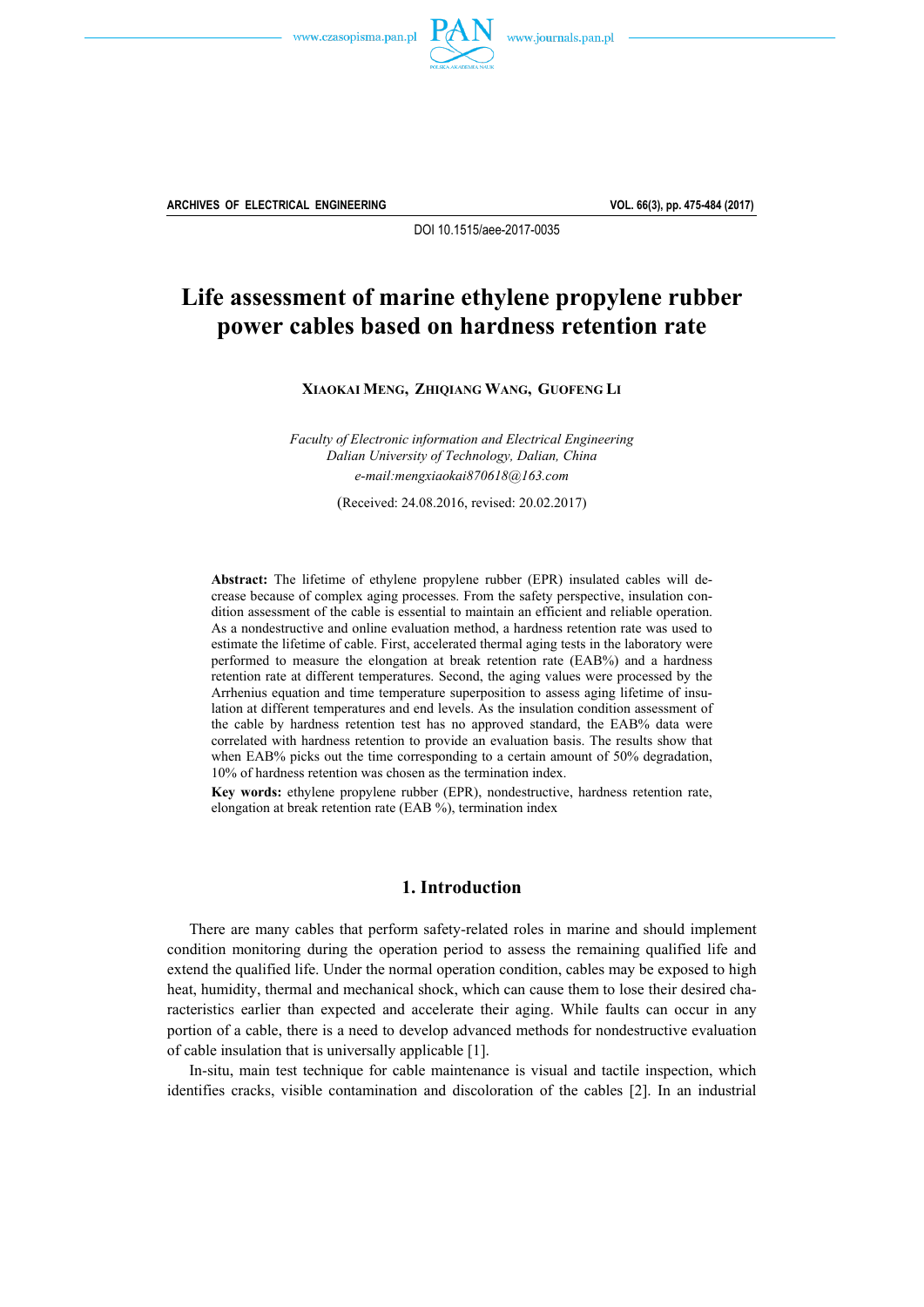



476 *X. Meng, Z. Wang, G. Li* Arch. Elect. Eng.

test, the key indicators of the cable's condition are its mechanical, chemical and electrical properties of age-related degradation [3].

 Commonly used analytical techniques for mechanical property changes include elongation at break (EAB), indenter modulus (IM), dynamic mechanical analysis (DMA) and ultrasonic measurements (UM) [4]. Chemical property changes include differential scanning calorimeter (DSC), thermo-gravimetric analysis (TGA) and Fourier transform infrared spectrometer (FTIR). Electrical property changes include time-frequency domain reflectometry (TDR and FDR), insulation resistance (IR), partial discharge (PD) and tan delta.

 Table 1 summarizes the pros and cons of the various inspection methods that are considered viable for detecting flaws and aging in cables. As can be seen in Table 1, DMA, UM, DSC, TGA, FTIR, TDR/FDR and Tan-delta need expensive testing equipment and trained personnel [5]. IR needs to disconnect the cables to install instrumentation. PD is good for determining voids or defects in insulation of medium voltage cables, but not suitable for the cable described in this paper. The EAB has been widely accepted as an industry standard to predict remaining lifetime, but it needs a large amount of samples, and an experiment time is longer in other methods. Moreover, all methods except IM, TDR/FDR and Tan-delta profiling are destructive, while EAB and IM were the most common tests performed.

| <b>Method</b> | <b>Sensitivity</b> | Wide<br>applicability | Amount<br>of sample  | <b>Destructive</b> | <b>Detection</b><br>range | Cost | On line |  |  |  |  |
|---------------|--------------------|-----------------------|----------------------|--------------------|---------------------------|------|---------|--|--|--|--|
|               | mechanical         |                       |                      |                    |                           |      |         |  |  |  |  |
| EAB           | high               | yes                   | large                | yes                | part                      | low  | no      |  |  |  |  |
| IM            | high               | no                    | none                 | no                 | part                      | low  | yes     |  |  |  |  |
| <b>DMA</b>    | high               | no                    | small                | yes                | part                      | low  | no      |  |  |  |  |
| UM            | high               | no                    | small                | no                 | part                      | high | no      |  |  |  |  |
|               | chemical           |                       |                      |                    |                           |      |         |  |  |  |  |
| <b>DSC</b>    | high               | yes                   | small                | yes                | part                      | high | no      |  |  |  |  |
| TGA           | high               | yes                   | small<br>part<br>yes |                    | high                      | no   |         |  |  |  |  |
| <b>FTIR</b>   | high               | no                    | small                | yes                | part                      | high | no      |  |  |  |  |
|               | electrical         |                       |                      |                    |                           |      |         |  |  |  |  |
| T/FDR         | high               | yes                   | none                 | no                 | whole                     | high | no      |  |  |  |  |
| IR.           | low                | yes                   | none                 | no                 | whole                     | low  | yes     |  |  |  |  |
| Tan           | high               | yes                   | none                 | whole<br>no        |                           | high | yes     |  |  |  |  |
| PD            | low                | no                    | part<br>none<br>no   |                    | high                      | yes  |         |  |  |  |  |

Table 1. Comparison of cable inspection methods

 We focused on the IM, which can measure the hardness retention rate of the cable described in this article [6]. This method is selected because it is nondestructive and needs short testing time and small sized equipment. Because the insulation condition assessment of the cable by hardness retention rate test has no approved standard [7], the goal of the research presented in this paper is to correlate hardness retention measurement with EAB% data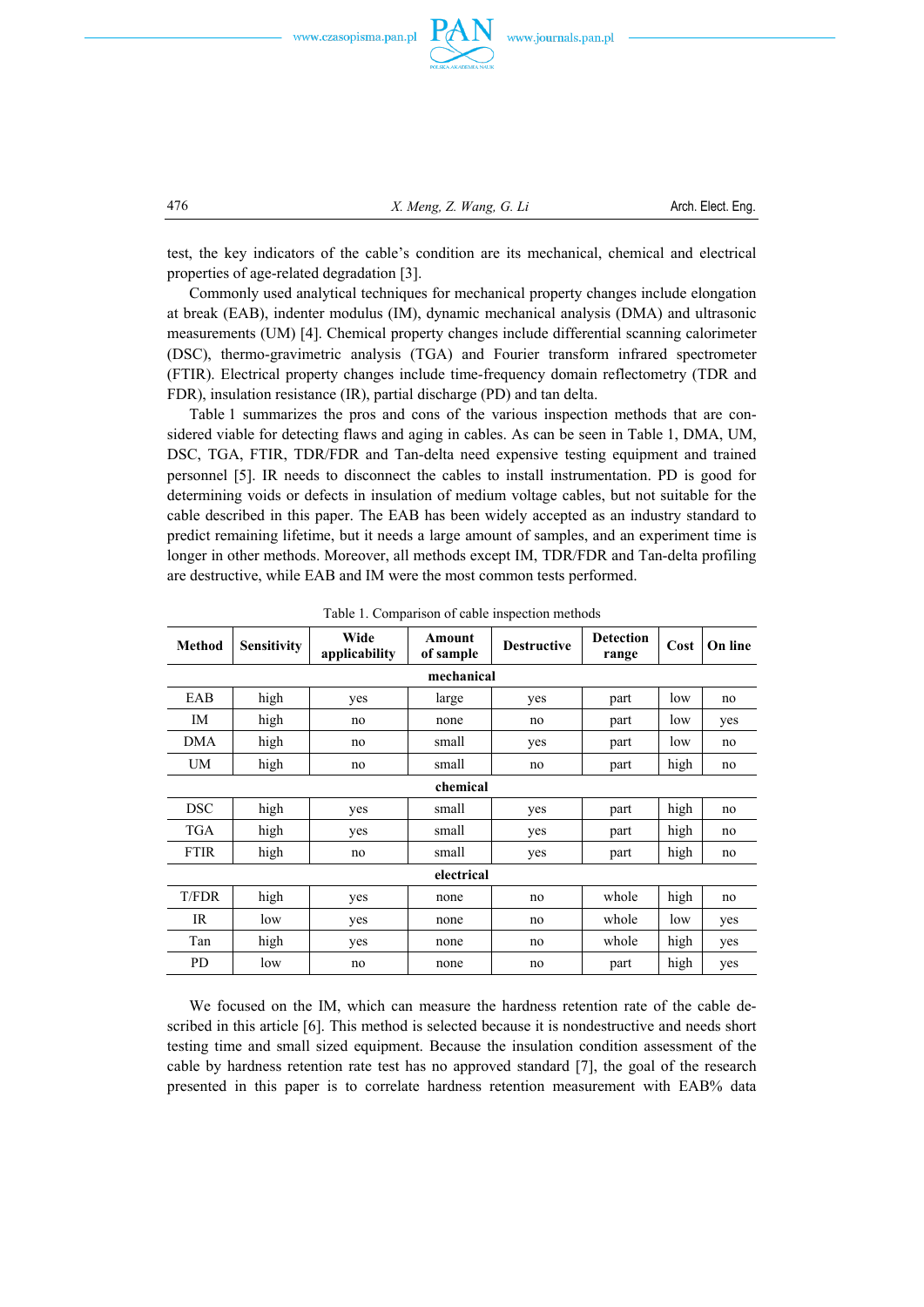www.czasopisma.pan.pl

through the lab test to provide an assessment of a cable's current condition as well as its remaining useful life (RUL).

## **2. Experimental methods**

 Fig. 1 shows the structure of the 0.6/1 kV EPR cable and the cross sectional area of the conductor is 120 mm<sup>2</sup>. The cable consists of: the copper conductor, EPR insulation and outer sheath. The experiment specimens were prepared by removing the sheath and the central conductor to leave only the insulation layer.



Fig. 1. The cross section of EPR cable

 In this paper, the insulation layer was selected as the raw materials and according to the IEC 60811-1-1:2001, IDT, the shape and dimension of dumb-bell specimens were shown in Fig. 2. A manual punching machine was used to make dumb-bell specimens and a sample thickness of 2 mm and difference less than 0.1 mm was chosen as the standard specimens.



Fig. 2. Dimension of dumb-bell specimen (mm)

#### **2.1. Accelerated thermal aging**

 Electric ovens with air circulating fans were used to accelerate aging of specimens. According to specification of American power stations and IEC 60216, the accelerated thermal aging temperatures of 120°C, 135°C, 150°C and 165°C were selected. There were five standard dumb-bell specimens aged in different sampling periods of each ageing temperature. Thermal aging temperatures and sampling periods were shown in Table 2.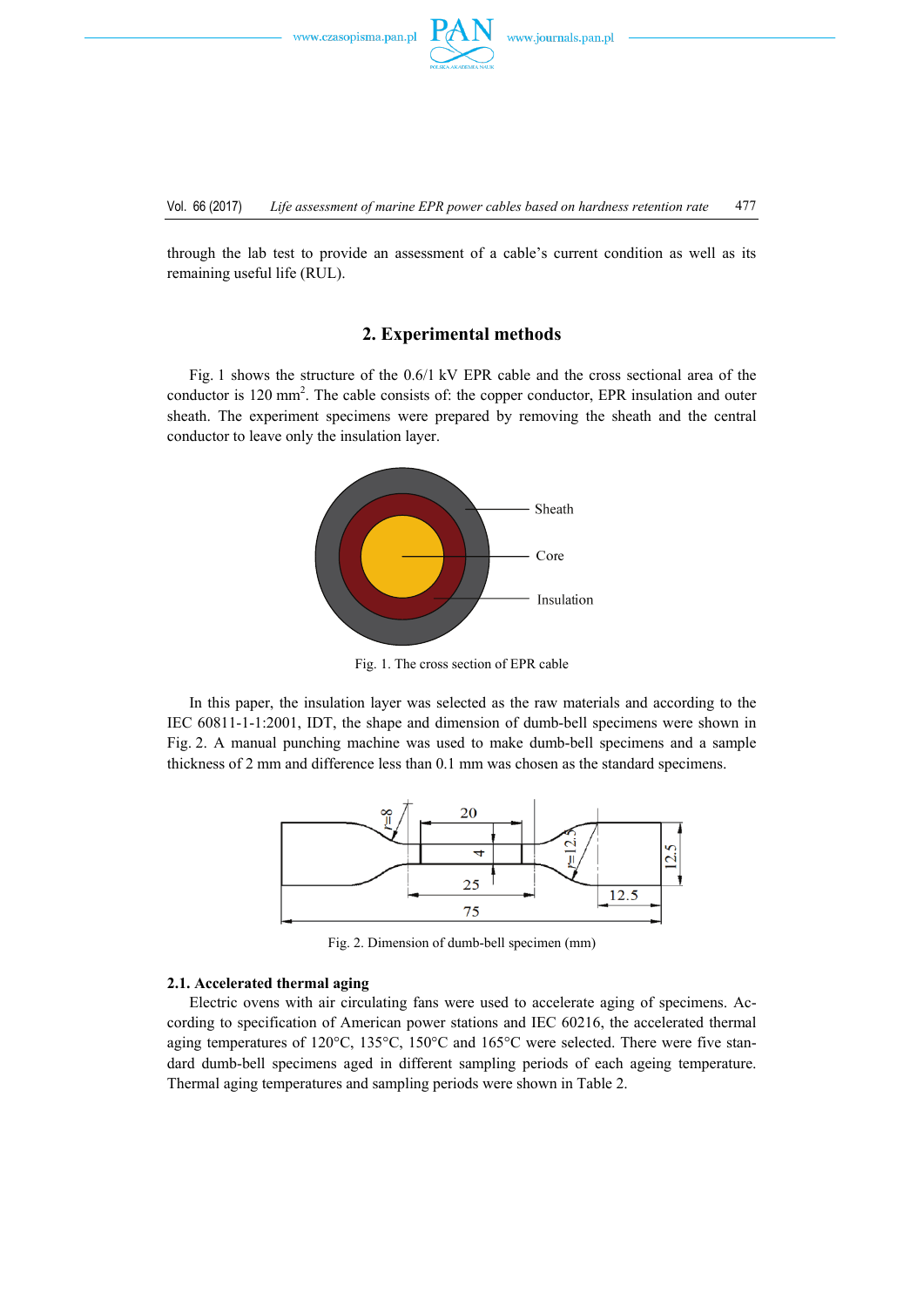





478 *X. Meng, Z. Wang, G. Li* Arch. Elect. Eng.

| Temperature     | Periods/h |     |     |     |     |      |      |      |
|-----------------|-----------|-----|-----|-----|-----|------|------|------|
| $120^{\circ}$ C | 120       | 192 | 264 | 456 | 648 | 1108 | 1440 | 2088 |
| $135^{\circ}$ C | 96        | 192 | 240 | 360 | 456 | 648  | 1108 | 1272 |
| $150^{\circ}$ C | 48        | 96  | 144 | 192 | 240 | 288  | 312  | 324  |
| $165^{\circ}$ C | 24        | 36  | 48  | 60  | 72  | 84   | 96   | 108  |

Table 2. Thermal aging temperatures and sampling periods

#### **2.2. Elongation at break measurement**

 The specimens were air cooled for 16 h after finishing the accelerated aging. The JDL-1000 tensile machine was used to measure the elongation of the cable under different aging conditions and the speed of elongation was 50 mm/min and at  $23 \pm 2^{\circ}$ C, 50% RH. There were five standard dumbbell samples at each experimental temperature. One of the most common methods for EAB% was to use the Arrhenius Equation (1), where  $t_1$  is the estimated age,  $t_2$  is the time the specimen was aged,  $T_1$  is the service temperature,  $T_2$  is the aging temperature, *Ea* is the activation energy, and *R* is the Boltzmann constant.

$$
t_1 = t_2 e^{\left[ (E_a/R)(1/T_1 - 1/T_2) \right]}.
$$
 (1)

#### **2.3. Hardness retention rate**

 Hardness testing is a nondestructive aging evaluation method, which measures the hardness retention of a cable by pressing a cable surface with a steel probe in the vertical direction.

 According to the standard of GB/T531.1-2008, ISO 7619-1:2004 and the thickness of the specimens, the Shore AM durometer was used to determine the hardness of the insulation. There were five points tested were made for each aged cable specimen. The lowest and highest values were excluded and the remaining values were used in the statistical evaluation. According to the calculation method of property variation percent during aging in GB/T 3512-2014, the hardness retention was proposed in this paper and the equation was described as e.g. (2):

$$
p = \frac{100 - X}{100} \times 100\%,\tag{2}
$$

where:  $p$  is the hardness retention rate;  $X$  is the hardness value after aging.

#### **2.4. Time-temperature superposition**

 Time-temperature superposition has been used for long-term structural durability design with short-term accelerating tests at elevated temperatures [8]. Many previous work [9] had shown that the time-temperature shifting was applicable to the life estimation of insulation materials. Correspondence between the time and the temperature can be achieved by timetemperature shifting with suitable shift factors  $\alpha_{Ti}$ , it could be described as e.g. (3):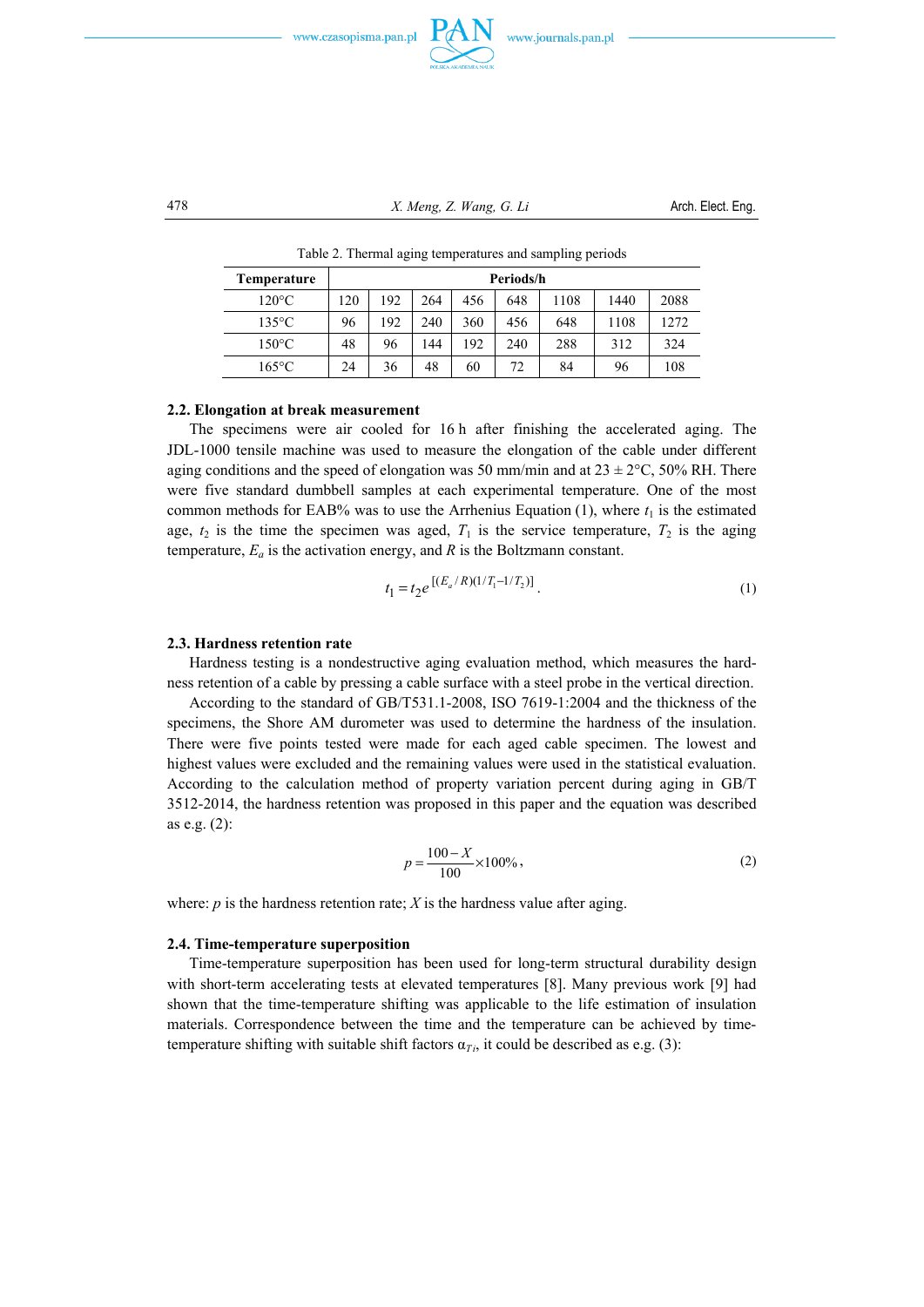



$$
\alpha_{Ti} = \frac{t_{\text{ref}i}}{t_i},\tag{3}
$$

where:  $t_{\text{ref}i}$  is the time of reference temperature  $T_{\text{ref}i}$ ,  $t_i$  is the original time before shifted at *T*. The shift factors can be correlated with the temperature by the Arrhenius Eq. as e.g. (4):

$$
ln \alpha_{Ti} = \frac{E_a}{R} \left( \frac{1}{T_{\text{ref}}} - \frac{1}{T} \right). \tag{4}
$$

 For calculation the reliability of the time-temperature shift factors at each temperature, an optimal calculation method was proposed as e.g. (5):

$$
R^2 = \frac{S_{xy}^2}{S_{xx}S_{yy}},
$$
\n(5)

where:

$$
S_{xx} = \sum_{i=1}^{n} \sum_{j=1}^{n_i} (\alpha_{Ti} t_{ij})^2 - \frac{1}{\sum_{i=1}^{m} n_i} (\sum_{i=1}^{n} \sum_{j=1}^{n_i} \alpha_{Ti} t_{ij})^2,
$$
(6)

$$
S_{yy} = \sum_{i=1}^{n} \sum_{j=1}^{n_i} (P_{ij})^2 - \frac{1}{\sum_{i=1}^{m} n_i} (\sum_{i=1}^{n} \sum_{j=1}^{n_i} P_{ij})^2 ,
$$
 (7)

$$
S_{xy} = \sum_{i=1}^{n} \sum_{j=1}^{n_i} \alpha_{Ti} t_{ij} P_{ij} - \frac{1}{\sum_{i=1}^{m} n_i} (\sum_{i=1}^{n} \sum_{j=1}^{n_i} \alpha_{Ti} t_{ij}) (\sum_{i=1}^{n} \sum_{j=1}^{n_i} P_{ij}),
$$
(8)

where:  $\alpha_{Ti} = 1$ ,  $\alpha_{Ti} > 1$  (*i* = 2, …, *m* = 4), *i* presents the sequence numbers of each temperature,  $j = 1,..., n<sub>i</sub> = 8$  are the sequence numbers of *i*,  $p<sub>ij</sub>$  is the insulation property variation percent,  $t<sub>ij</sub>$ is the aging time.

### **3. Results and discussion**

 The cable insulation was thermally aged at 120°C, 135°C, 150°C and 165°C, Table 3 showed the average value of EAB% and the hardness retention rate (*P*) for different thermal aging time. The EAB% and *P* were decreased with the increase of aging time.

 According to time-temperature superposition theory, the EAB% and *P* values of thermal aging temperature of 120°C were selected as the reference temperature, then shifting data at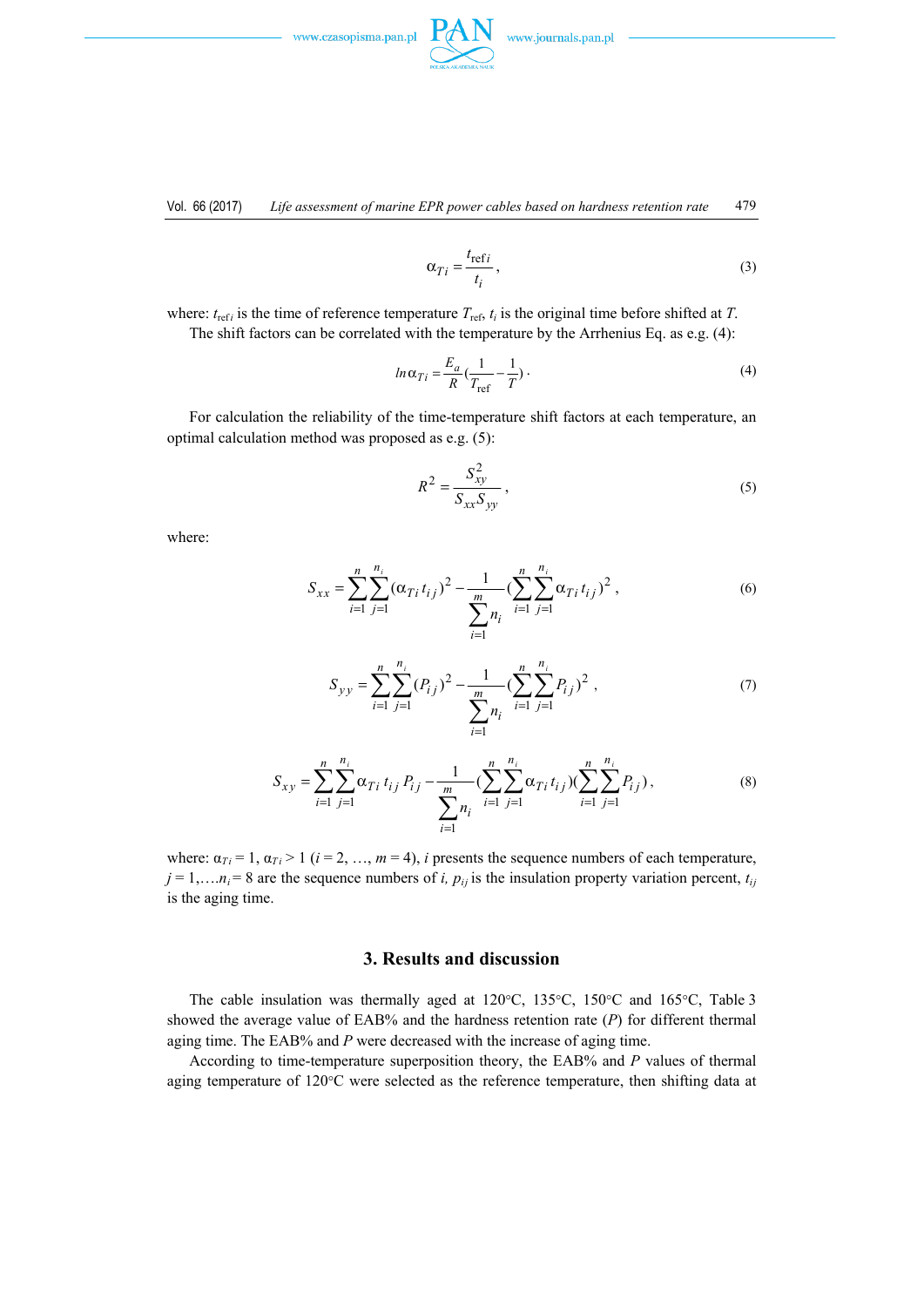

480 *X. Meng, Z. Wang, G. Li* Arch. Elect. Eng.

each higher temperature of 135°C, 150°C and 165°C horizontally by the constant multiplicative factor that gives the best overall superposition used the optimal calculation method with the reference curve ( $\alpha_T$  = 1 for the reference temperature).

| Temperature/°C  | Time/h | EAB% | $P(\%)$ | Temperature/ ${}^{\circ}C$ | Time/h | EAB% | $P(\%)$ |
|-----------------|--------|------|---------|----------------------------|--------|------|---------|
|                 | 120    | 97.7 | 31.4    |                            | 96     | 94.8 | 30      |
|                 | 192    | 94.3 | 30.8    |                            | 192    | 90   | 28.8    |
|                 | 264    | 92.5 | 30.2    | $135^{\circ}$ C            | 240    | 88.1 | 27.7    |
|                 | 456    | 85.8 | 27.4    |                            | 360    | 84.4 | 26.5    |
| $120^{\circ}$ C | 648    | 78.8 | 25      |                            | 456    | 78.8 | 25.8    |
|                 | 1108   | 67.1 | 19      |                            | 648    | 70   | 23      |
|                 | 1440   | 56.1 | 16      |                            | 1108   | 48   | 14      |
|                 | 2088   | 15.2 | 7       |                            | 1272   | 22.2 | 9       |
|                 | 48     | 90.1 | 29      |                            | 24     | 88.3 | 28.6    |
|                 | 96     | 83.4 | 28.2    |                            | 36     | 82.6 | 27.8    |
|                 | 144    | 79.6 | 26.4    |                            | 48     | 76.8 | 27      |
| $150^{\circ}$ C | 192    | 70.6 | 24      | $165^{\circ}$ C            | 60     | 70.3 | 25      |
|                 | 240    | 60.3 | 20      |                            | 72     | 64.8 | 21      |
|                 | 288    | 45   | 14      |                            | 84     | 60.8 | 17      |
|                 | 312    | 22.9 | 11      |                            | 96     | 54   | 14      |
|                 | 324    | 18.7 | 8       |                            | 108    | 27.3 | 10      |

Table 3. The experimental data of EAB% and hardness retention rate testing

 As shown in Fig. 3 and Fig. 4, the shift factors of EAB% and *P* were (18, 6.4, 1.6, 1) and (17, 5.8, 1.6, 1), respectively. It is clear that the EAB% and *P* change curves at different temperatures have the same shape and show an excellent superposition.



Fig. 3. The fitting curve of EAB%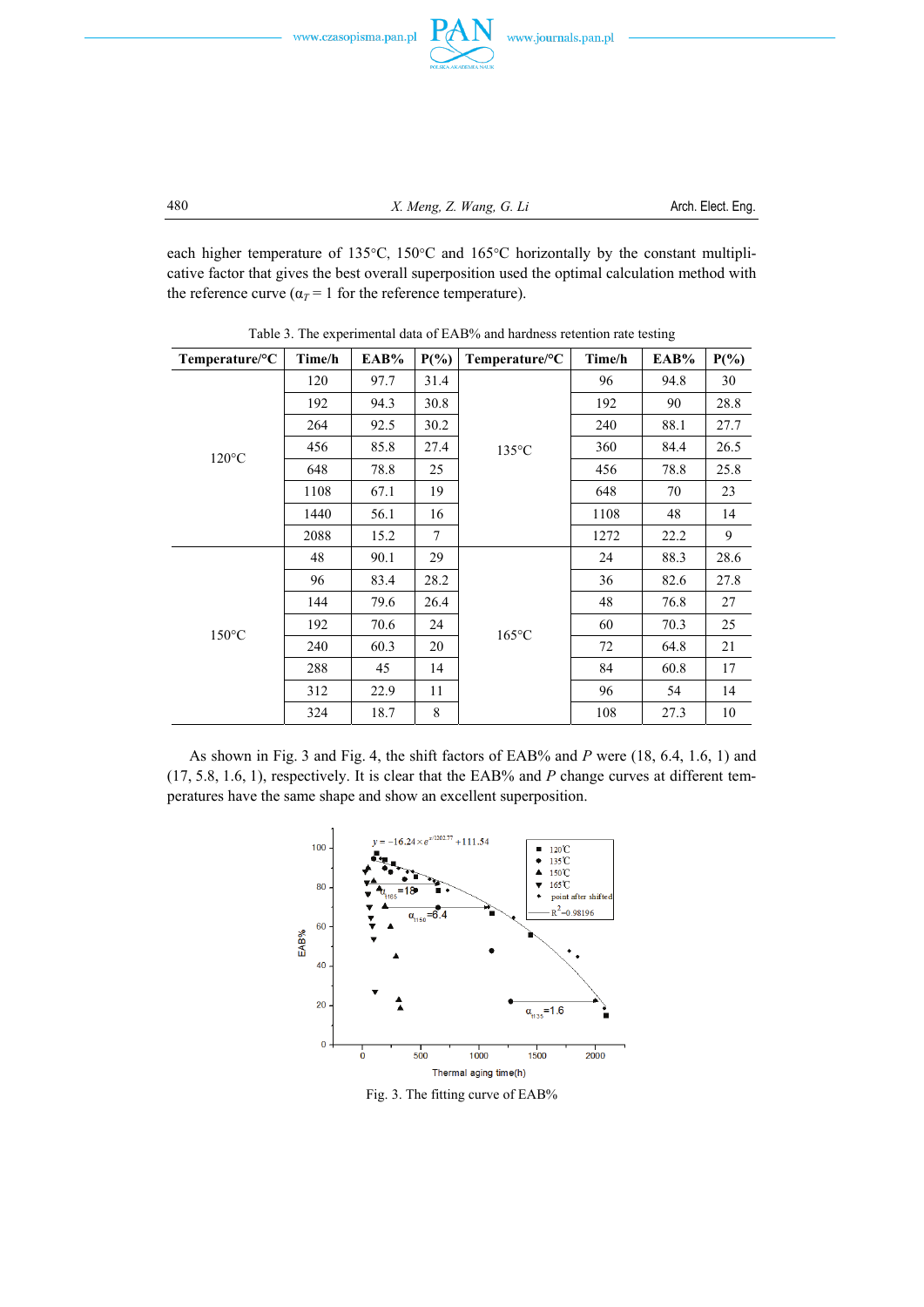



Fig. 4. The fitting curve of hardness retention rate

The fitting curve equations were described as e.g. (9):

$$
\begin{cases}\n\text{EAB\%} = -16.24 \times e^{t/1202.77} + 111.54 \\
P = -50.963 \times e^{t/4884.06} + 81.9629\n\end{cases}
$$
\n(9)

where: *t* is the aging time at  $120^{\circ}$ C, *P* is the hardness retention rate; EAB% presents elongation at break retention rate.



Fig. 5. The relation of EAB% and hardness retention rate

 Once the shift factors are determined, they can be tested with Arrhenius Equation 4, the slope of the  $ln(\alpha_T)$  versus inverse absolute temperature yields a linear curve with the slope representing the activation energy, as shown in Fig. 6.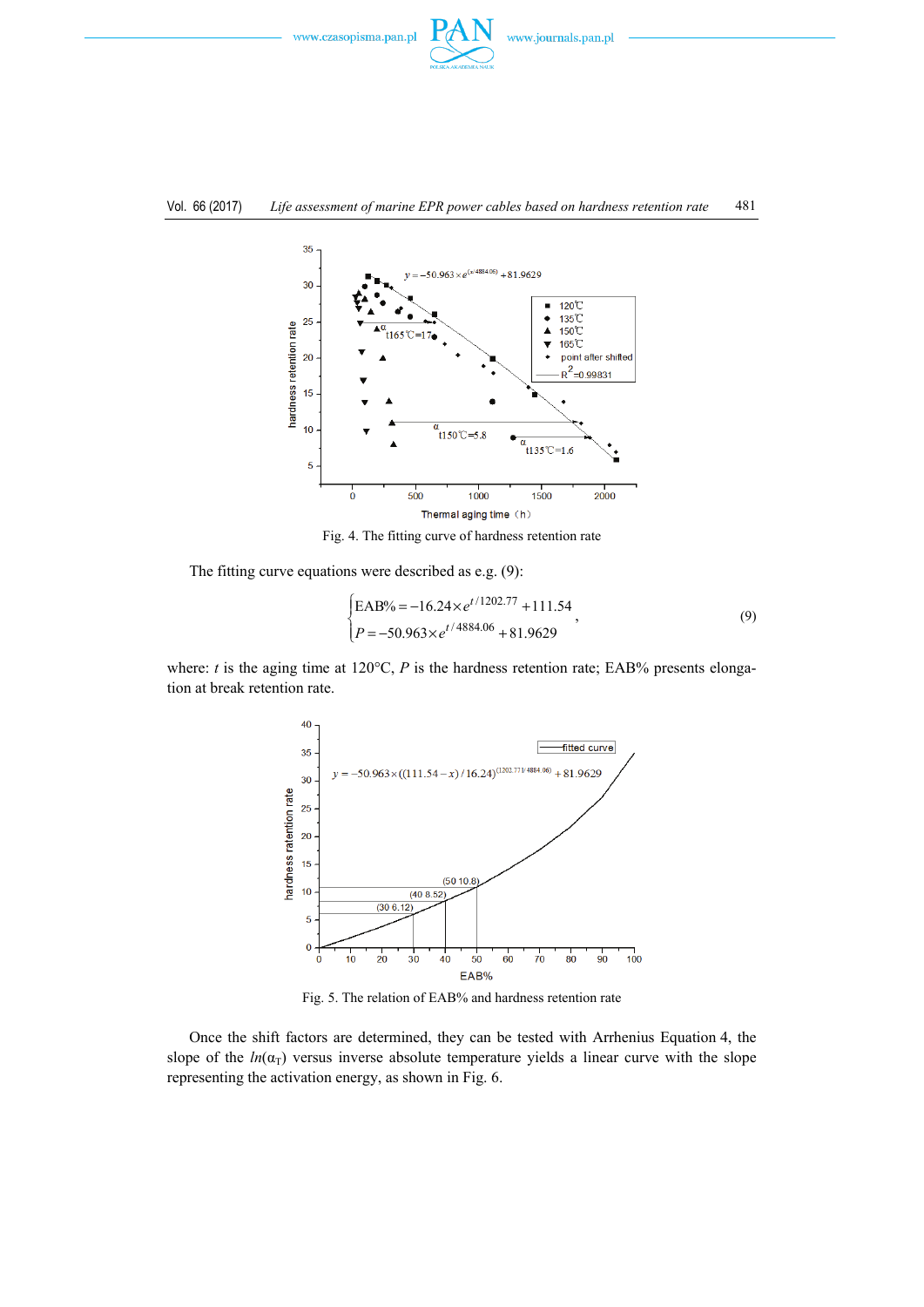



Fig. 6. The Arrhenius plot of the shifting factors at a reference temperature of 120°C

 The activation energy represents the minimum energy needed for the aging reactions to occur. By obtaining the activation energy from the accelerated aging tests and assuming the aging reaction remains the same at lower temperatures, the lifetime can be predicted for the low-temperature, long-term aging conditions. The activation energy values obtained from the EAB% and the *P* were 120.024 kJ/mol and 118.890 kJ/mol, respectively.

### **4. Life prediction and correlation**

 The traditional Arrhenius analysis of EAB% usually picks out the time corresponding to a certain amount of 30%-50% degradation, but an indent test has no approved standard. In order to provide a standard to determine the lifetime through the indent test, this paper correlate hardness retention rate with EAB% data to provide the assessment of a cable's current condition as well as its usefulness in life.

 According to Equation 4 and the activation energy, the lifetime of cable insulation under different temperatures as well as end levels as shown in Table 4. It can be seen that the errors between EAB% and the hardness retention rate at different temperatures and end levels were very small. When EAB% picked out the time corresponding to a certain amount of 50%, 40% and 30% degradation, the termination index of hardness retention was between 10.8%, 8.52% and 6.12%. The histograms shown here demonstrate that when the working temperatures were 70°C, 75°C, 80°C and 85°C, the maximum differences were 2.3a, 1.1a, 0.5a and 0.2a, so it was proved that the nondestructive evaluation method based on a hardness retention rate can correctly predict the durability of cable under different condition. It can also be seen that only the temperature effect was considered in the calculation in this paper and a certain margin of error was lift, so only 10% of the hardness retention rate was chosen as the termination index.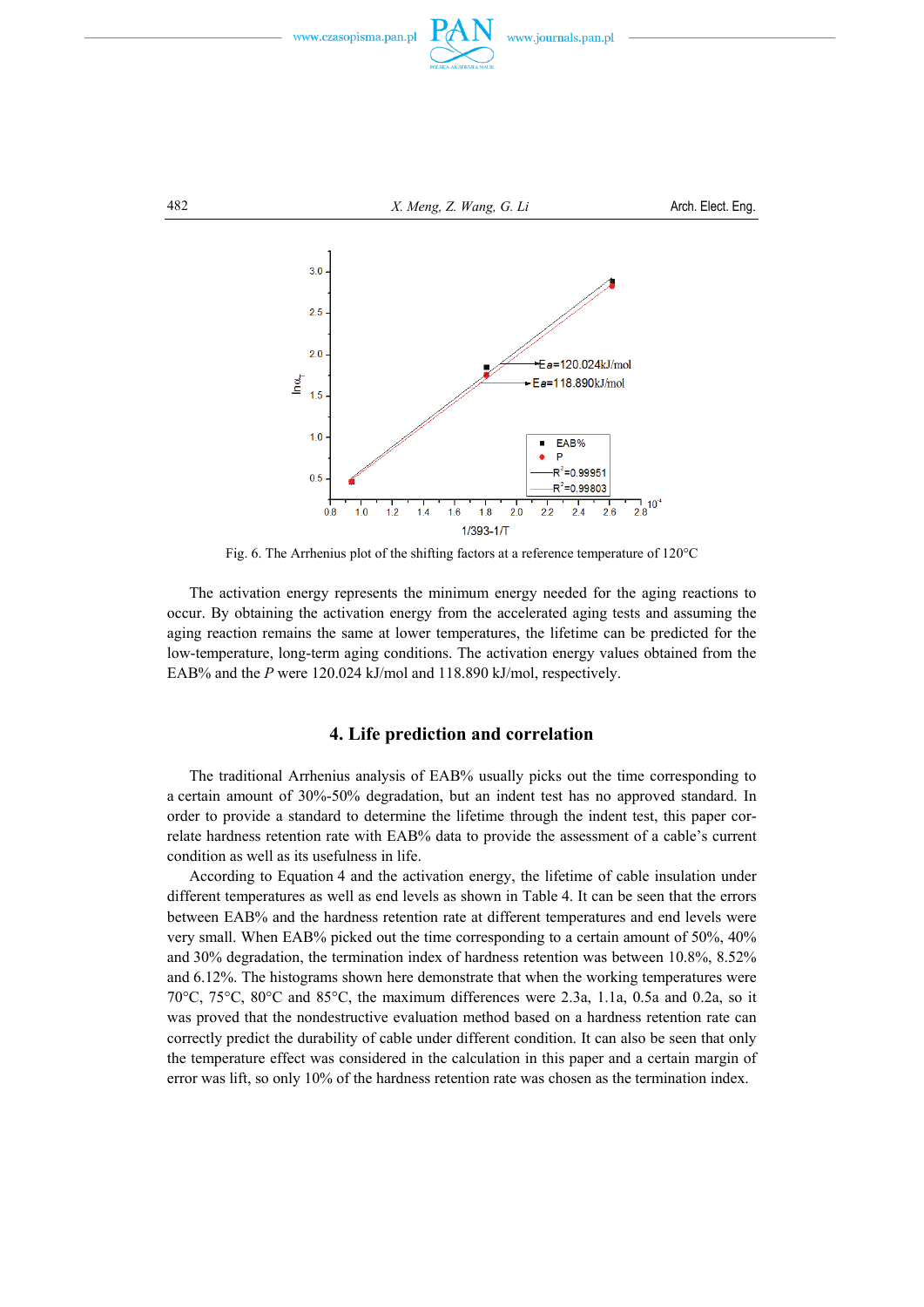



| T              | $70^{\circ}$ C | $75^{\circ}$ C | $80^{\circ}$ C | $85^{\circ}$ C |
|----------------|----------------|----------------|----------------|----------------|
| $EAB\% = 50\%$ | 38.7           | 21.1           | 11.7           | 6.6            |
| $P = 11\%$     | 37.1           | 20.4           | 11.4           | 6.5            |
| $EAB% = 40%$   | 43.1           | 23.5           | 13.1           | 7.4            |
| $P = 8.52\%$   | 41.0           | 22.5           | 12.6           | 7.2            |
| $EAB\% = 30\%$ | 46.9           | 25.6           | 14.2           | 8.0            |
| $P = 6.12\%$   | 44.6           | 24.5           | 13.7           | 7.8            |

Table 4. The aging lifetime (a) of cable under different temperatures and end levels



Fig. 7. The difference between EAB% and hardness retention rate

### **5. Conclusions**

 The insulation of EPR cable was subjected to age at 120°C, 135°C, 150°C, and 165°C. The following conclusions can be drawn:

- 1) The elongation at break retention rate and hardness retention rate of specimens were measured, the data at different aged time were successfully superimposed by horizontal shifting along the logarithmic time axis according to the Arrhenius equation.
- 2) Based on EAB% picks out the time corresponding to a certain amount of 50% degradation, the termination index of hardness retention was 10.8%. Taking the other factors into consideration, 10% of hardness retention rate was chosen as the termination index.
- 3) The detection method of hardness retention rate proposed in this paper is a nondestructive procedure. One just needs to know the hardness retention rate value of cable obtained in the process of testing, and then the method is easy to implement.

#### **Acknowledgements**

The authors would like to thank for the support from the international science &technology cooperation program of China, the doctoral start fund of Liaoning Province, and the fundamental research funds for the central universities.